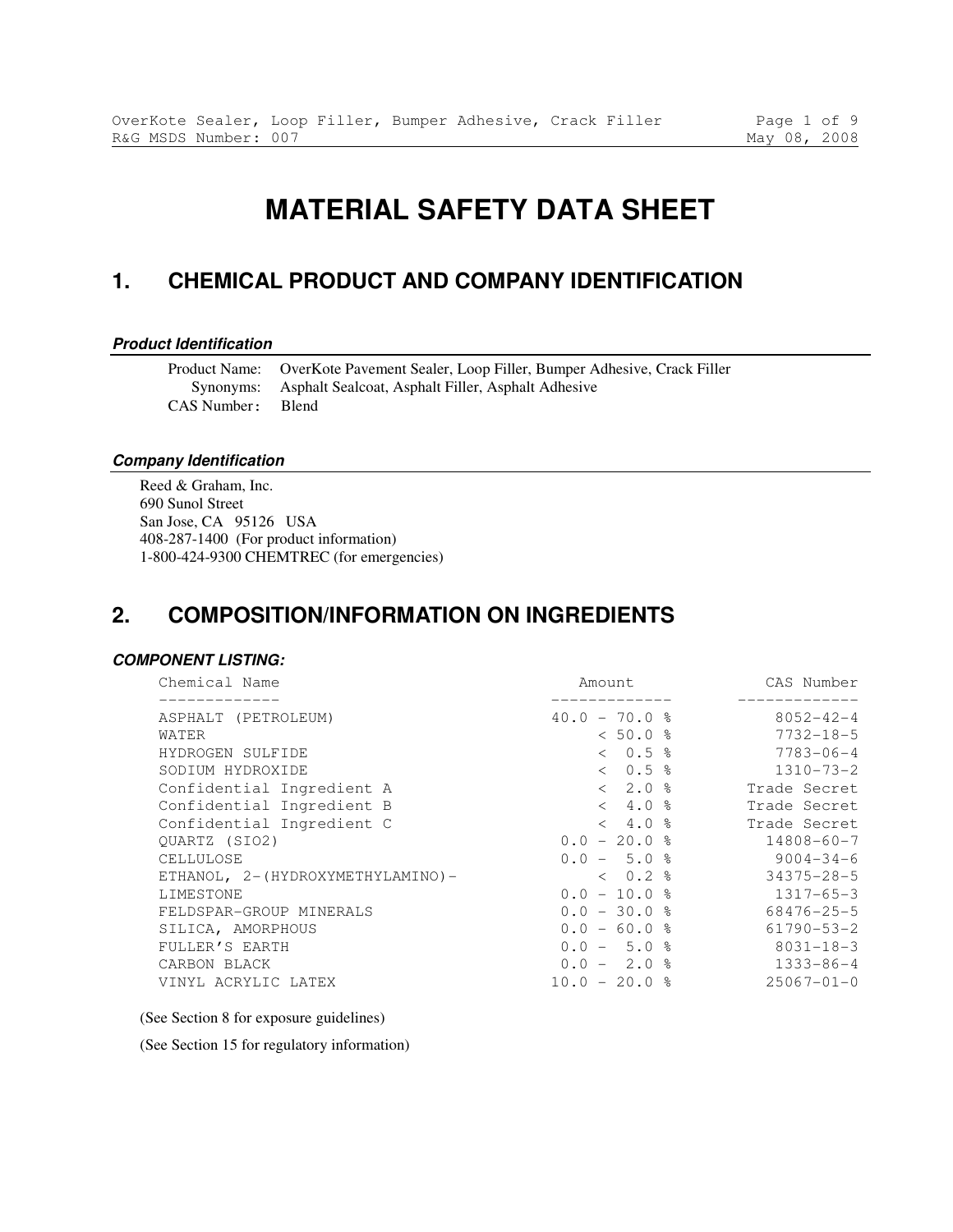#### **COMPOSITION COMMENT:**

Concentration values are typical and may vary. Although specific identities of some product components are being withheld as trade secrets, known pertinent hazards are addressed in this MSDS.

Hydrogen sulfide may be present as a by-product of asphalt processing.

#### **HAZARDS DISCLOSURE**

This product contains hazardous materials as defined by the OSHA Hazard Communication Standard 29 CFR 1910.1200.

As defined under Sara 311 and 312, this product contains materials that are hazards.

#### **MISCELLANEOUS:**

This material does not have established exposure limits.

#### $3<sub>1</sub>$ **HAZARDS IDENTIFICATION**

|        | ******************<br>***********************<br><b>EMERGENCY OVERVIEW</b> |        |
|--------|----------------------------------------------------------------------------|--------|
| $\ast$ |                                                                            | ∗      |
| $\ast$ | <b>CAUTION</b>                                                             | ∗      |
| $\ast$ |                                                                            | ∗      |
| ∗      | May cause skin and eye irritation. Dilute with water. Do not allow         | $\ast$ |
| ∗      | material to completely dry. Fumes may be irritating. Aspiration            | ж      |
| ∗      | hazard if swallowed – can cause lung damage.                               | ж      |
| ∗      |                                                                            | $\ast$ |
|        |                                                                            |        |

HMIS Rating-

Health: 1 Flammability: 0 Reactivity: 0 Personal Protection Index: 1

NFPA Rating -

Health: 1 Flammability: 0 Reactivity: 0 Special Hazard: None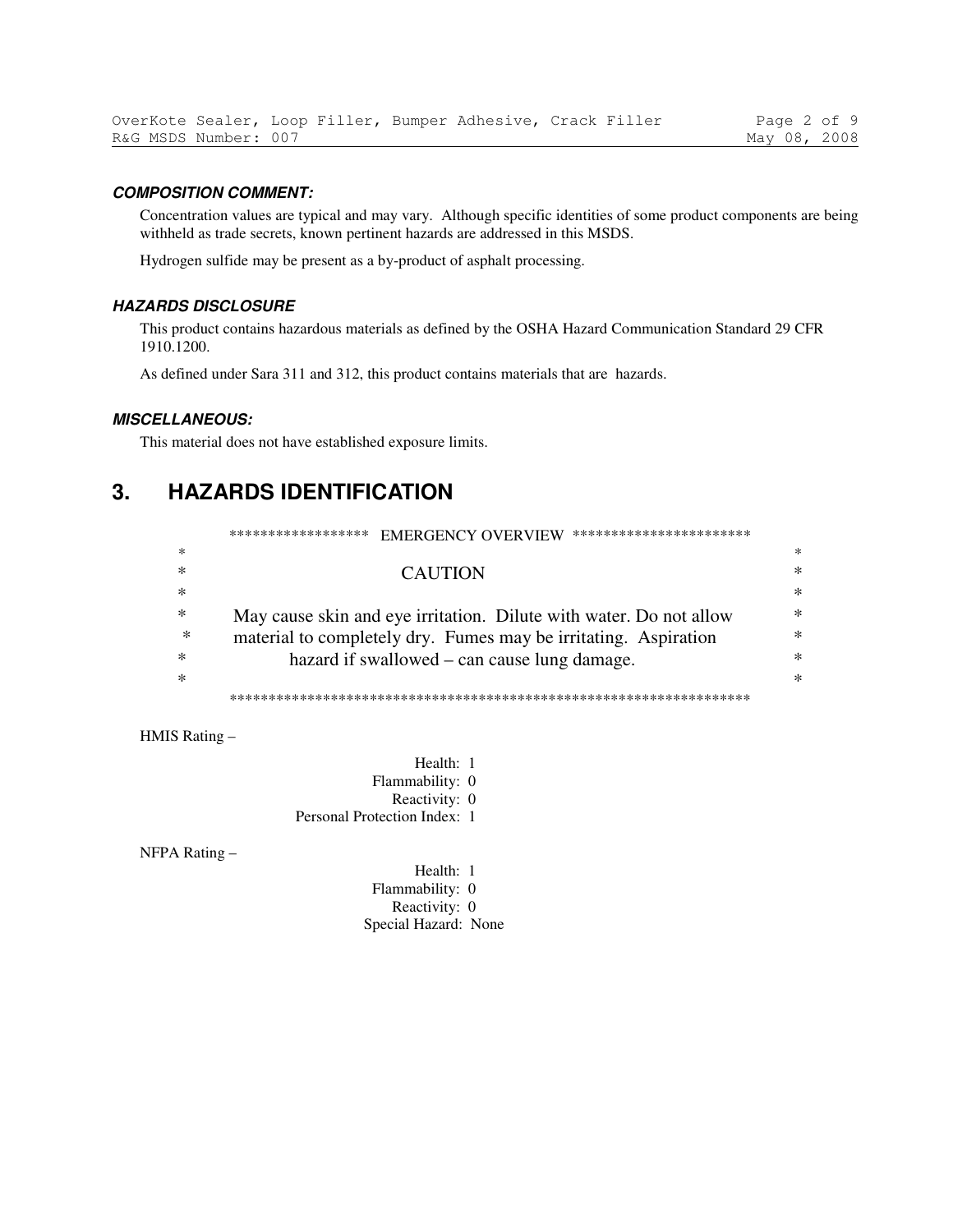#### **POTENTIAL HEALTH EFFECTS**

#### **EYE:**

Direct contact may cause eye irritation. Exposure to vapors, fumes, or mists may cause irritation.

#### **SKIN:**

Avoid prolonged or repeated contact with skin. Prolonged or repeated contact may irritate the skin and cause a skin rash (dermatitis).

#### **INHALATION:**

Avoid breathing vapors or mists. Prolonged or excessive inhalation may cause respiratory tract irritation.

Hydrogen sulfide can cause respiratory paralysis and death depending on the concentration and duration of exposure.

#### **INGESTION:**

Substance may be harmful if swallowed.

#### **SIGNS AND SYMPTOMS OF EXPOSURE:**

Vapors may have an offensive odor which may cause headaches, nausea, and vomiting. Symptoms of overexposure include: fatigue, tearing of eyes, burning sensation in the throat, cough, chest discomfort and skin irritation.

#### **CHRONIC EFFECTS:**

No known hazards in normal industrial use.

#### **CARCINOGENICITY INFORMATION:**

IARC has determined that there is inadequate evidence that asphalts are carcinogenic to humans. While brief or intermittent skin contact with this product is not expected to cause harm, those workers who do not practice good personal hygiene and who are exposed repeatedly via skin contact may be at risk.

Suspect cancer hazard (contains material which) may cause cancer: IARC has classified crystalline silica as a known human carcinogen. Procedures such as saw cutting or grinding which expose uncoated minerals may produce significant exposure to crystalline silica.

#### **MEDICAL CONDITIONS AGRAVATED BY EXPOSURE:**

Disorders of the kidney, liver, skin and respiratory system.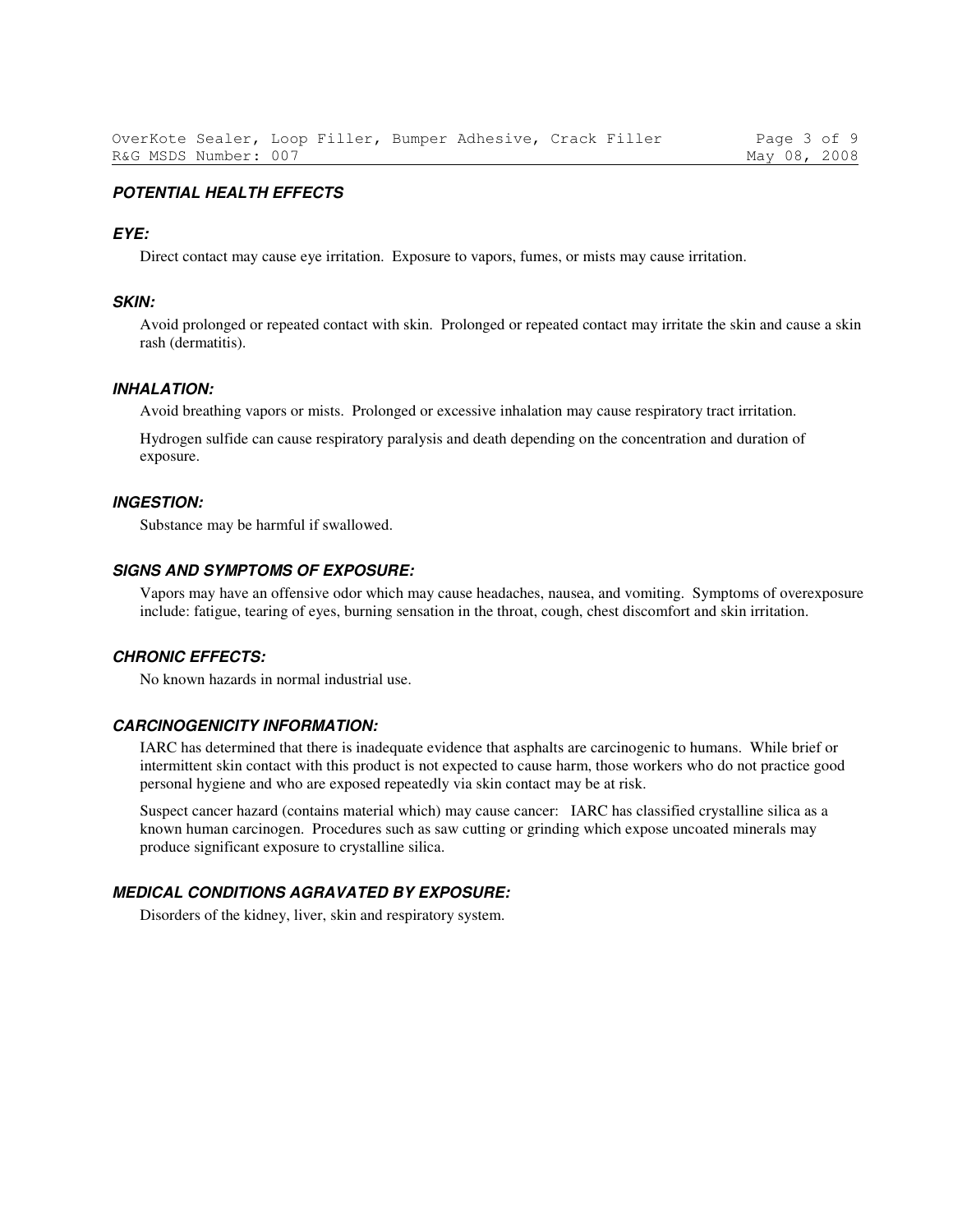### **4. FIRST AID MEASURES**

#### **EYE CONTACT FIRST AID:**

Hold eyelids apart and flush eyes with plenty of water for at least 15 minutes. Get medical attention if irritation develops or persists.

#### **SKIN CONTACT FIRST AID:**

Wash skin with soap and water. Wear protective gloves to minimize skin contamination. DO NOT try to remove solidified material from the skin. DO NOT try to dissolve with solvents or thinners.

#### **INHALATION FIRST AID:**

Although this product is not known to cause respiratory problems, if breathing is difficult, safely remove victim to fresh air and provide oxygen. Get immediate medical attention.

#### **INGESTION FIRST AID:**

Get immediate medical attention. Do not induce vomiting due to danger of aspirating liquid into lungs. Gastric lavage may be required.

#### **STATEMENT OF PRACTICAL TREATMENT:**

Get prompt medical attention. Dilute with water. If solidified, treat as neat asphalt.

### **5. FIRE FIGHTING MEASURES**

#### **FLAMMABLE PROPERTIES**

COC Flash Point: None TCC Flash Point: None Autoignition Temperature: N/A

#### **FLAMMABLE LIMITS IN AIR**

LEL: N/A UEL: N/A

#### **FLAMMABLE PROPERTIES:**

Product is an aqueous solution. Heated product may produce hazardous fumes, decomposition products or residues. Small quantities of hydrogen sulfide may be released upon heating.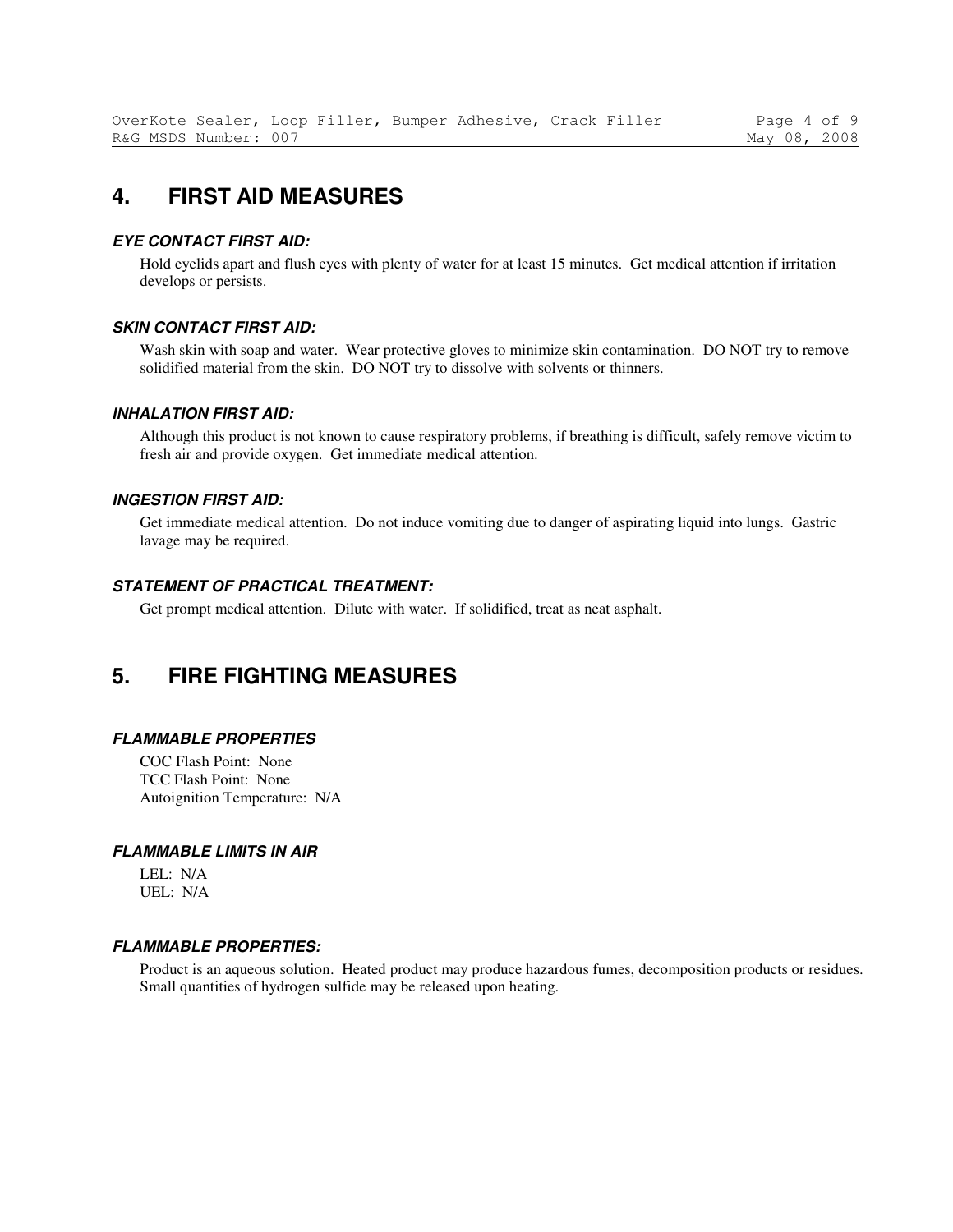#### **EXTINGUISHING MEDIA:**

Use alcohol foam, carbon dioxide, or water spray when fighting fires involving this material. Exercise care when using water as contact with hot asphalt products may produce steam and violent foaming.

#### **FIRE FIGHTING INSTRUCTIONS:**

As in any fire, wear self-contained breathing apparatus pressure-demand MSHA/NIOSH (approved or equivalent) and full protective gear. Decomposition may produce fumes, smoke, oxides of carbon and hydrocarbons, and possible small quantities of hydrogen sulfide.

#### **COMBUSTION PRODUCTS:**

Avoid breathing vapors from heated material. Combustion may produce CO,NOx, SOx and reactive hydrocarbons.

### **6. ACCIDENTAL RELEASE MEASURES**

#### **SAFEGUARDS (PERSONNEL):**

Observe precautions in Protective Equipment section.

#### **INITIAL CONTAINMENT:**

Clean up spills immediately, observing precautions in Protective Equipment section. Contain spilled liquid with sand or earth.

#### **LARGE SPILLS PROCEDURE:**

Stop the source of the leak or release. Clean up releases as soon as possible, observing precautions in Exposure Controls/Personal Protection. Contain liquid to prevent further contamination of soil, surface water or groundwater. Large spillage should be dammed-off and pumped into containers.

#### **SMALL SPILLS PROCEDURE:**

Absorb spills with inert material.

### **7. HANDLING AND STORAGE**

#### **SHELF LIFE: (in original, sealed containers)**

6 months @ 40 C

#### **HANDLING (PHYSICAL ASPECTS):**

Use protective clothing impervious to this material.

#### **STORAGE PRECAUTIONS:**

Do not store at temperatures above 40°C.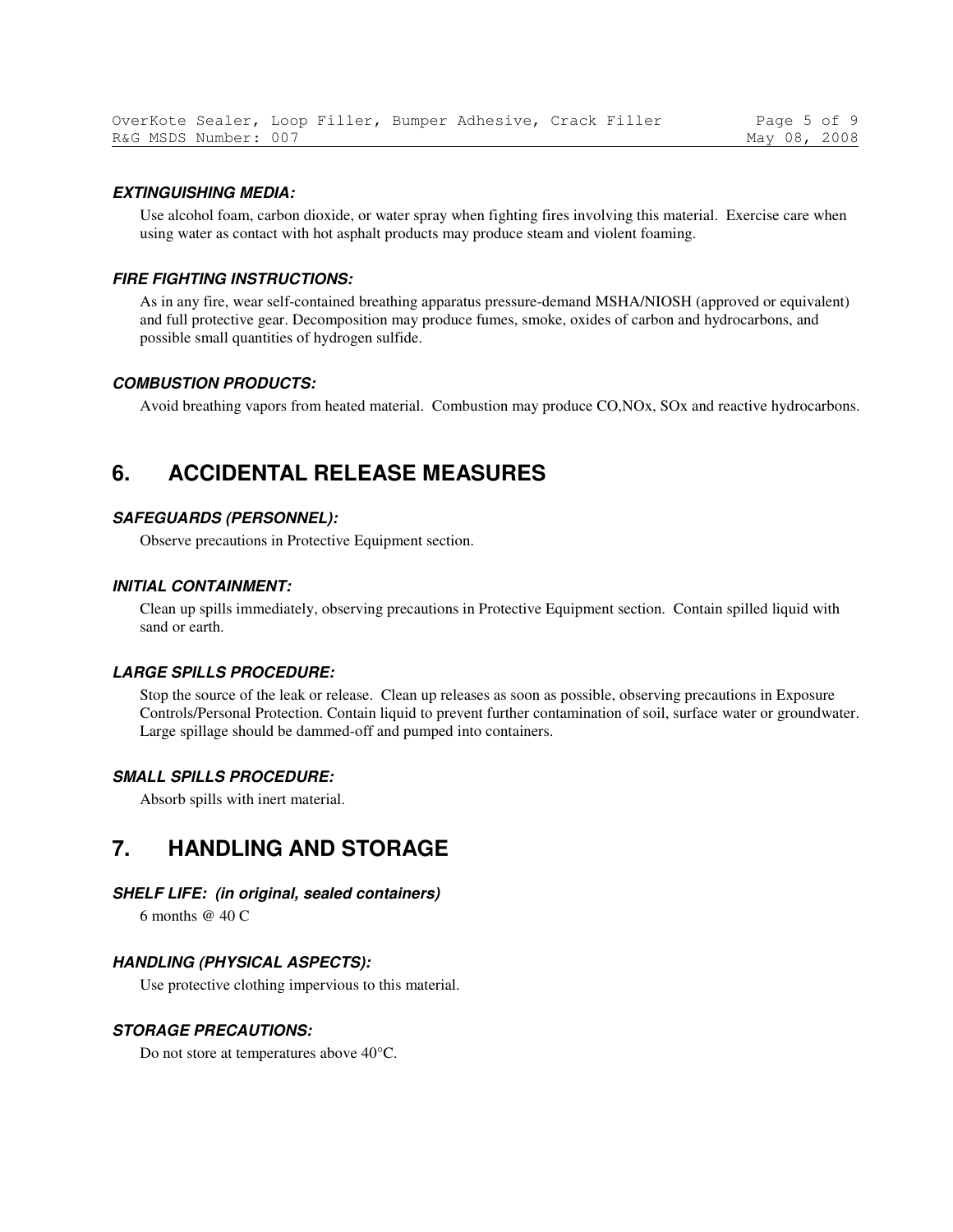## **8. EXPOSURE CONTROLS / PERSONAL PROTECTION**

#### **ENGINEERING CONTROLS:**

Facilities storing or utilizing this material should be equipped with an eyewash facility and a safety shower.

#### **EYE / FACE PROTECTION REQUIREMENTS:**

Where contact with this material is likely, eye protection is recommended.

#### **SKIN PROTECTION REQUIREMENTS:**

Selection of specific items such as gloves, boots, apron or full-body suit will depend on operation.

#### **RESPIRATORY PROTECTION REQUIREMENTS:**

When there is potential for airborne exposures in excess of applicable limits, wear NIOSH/MSHA approved respiratory protection.

#### **EXPOSURE GUIDELINES:**

HYDROGEN SULFIDE OSHA TWA: 10 ppm, 14 mg/m^3 OSHA STEL: 15 ppm

SODIUM HYDROXIDE OSHA PEL: 2 mg/m^3 OSHA Ceiling Limit: 2 mg/m^3

CARBON BLACK OSHA PEL: 3.5 mg/m^3 OSHA TWA: 3.5 mg/m^3

### **9. PHYSICAL AND CHEMICAL PROPERTIES**

| VOLATILE ORGANIC COMPOUNDS (VOC) : <2% |  |
|----------------------------------------|--|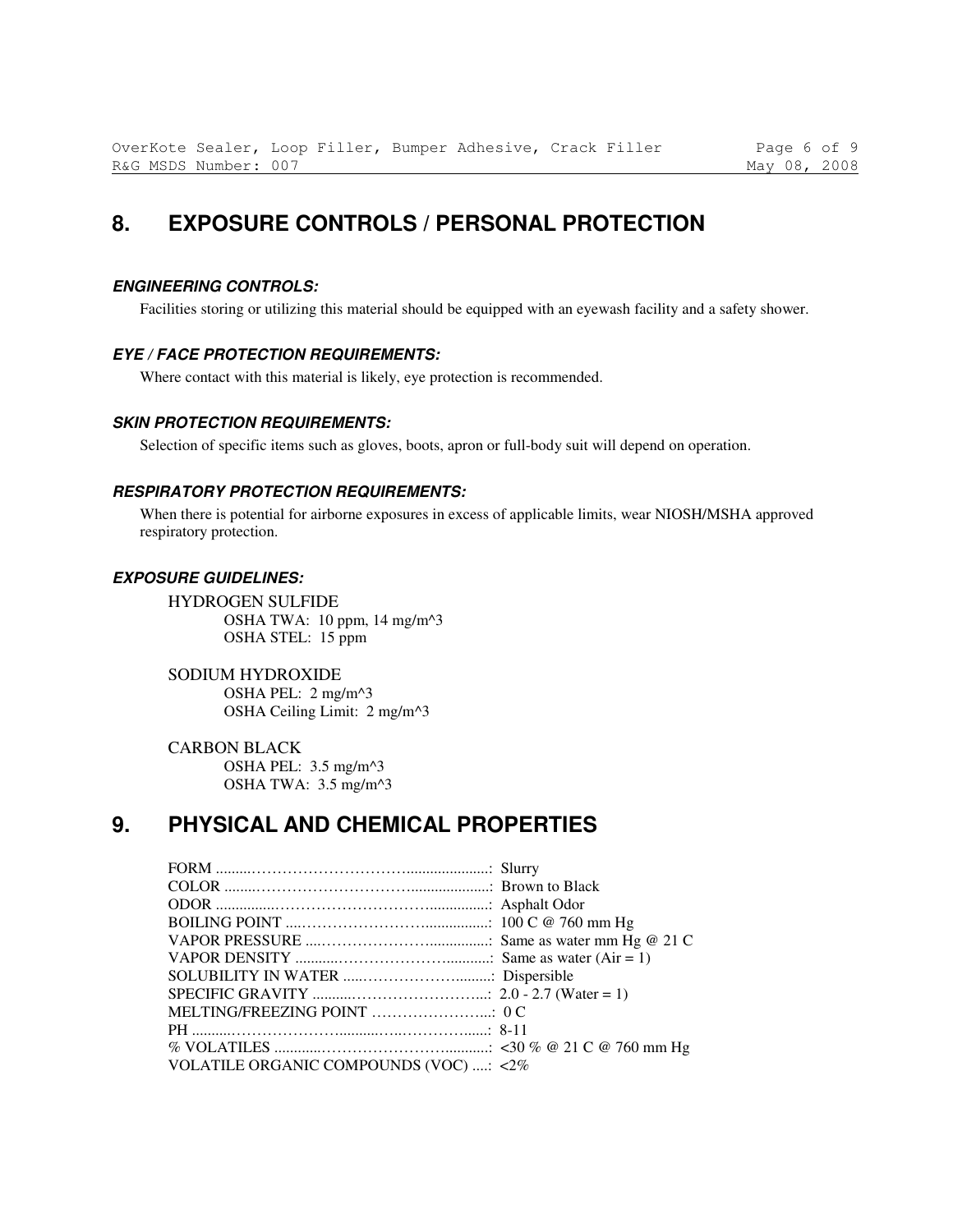### **10. STABILITY AND REACTIVITY**

#### **STABILITY:**

This compound is stable at ambient conditions.

#### **POLYMERIZATION:**

Hazardous polymerization will not occur.

### **INCOMPATIBILITY WITH OTHER MATERIALS:**

Avoid contact with strong oxidizing agents.

#### **DECOMPOSITION:**

Decomposition will not occur if handled and stored properly.

#### **CONDITIONS TO AVOID:**

Avoid extreme temperatures.

### **11. TOXICOLOGICAL INFORMATION**

This material or all of its components are listed on the Inventory of Existing Chemical Substances under the Toxic Substance Control Act (TSCA).

### **12. ECOLOGICAL INFORMATION**

#### **ENVIRONMENTAL HAZARDS:**

This material should be prevented from uncontrolled applications to soil or earth. This material is a water pollutant and should be prevented from entering storm water and sewage drainage systems and bodies of water.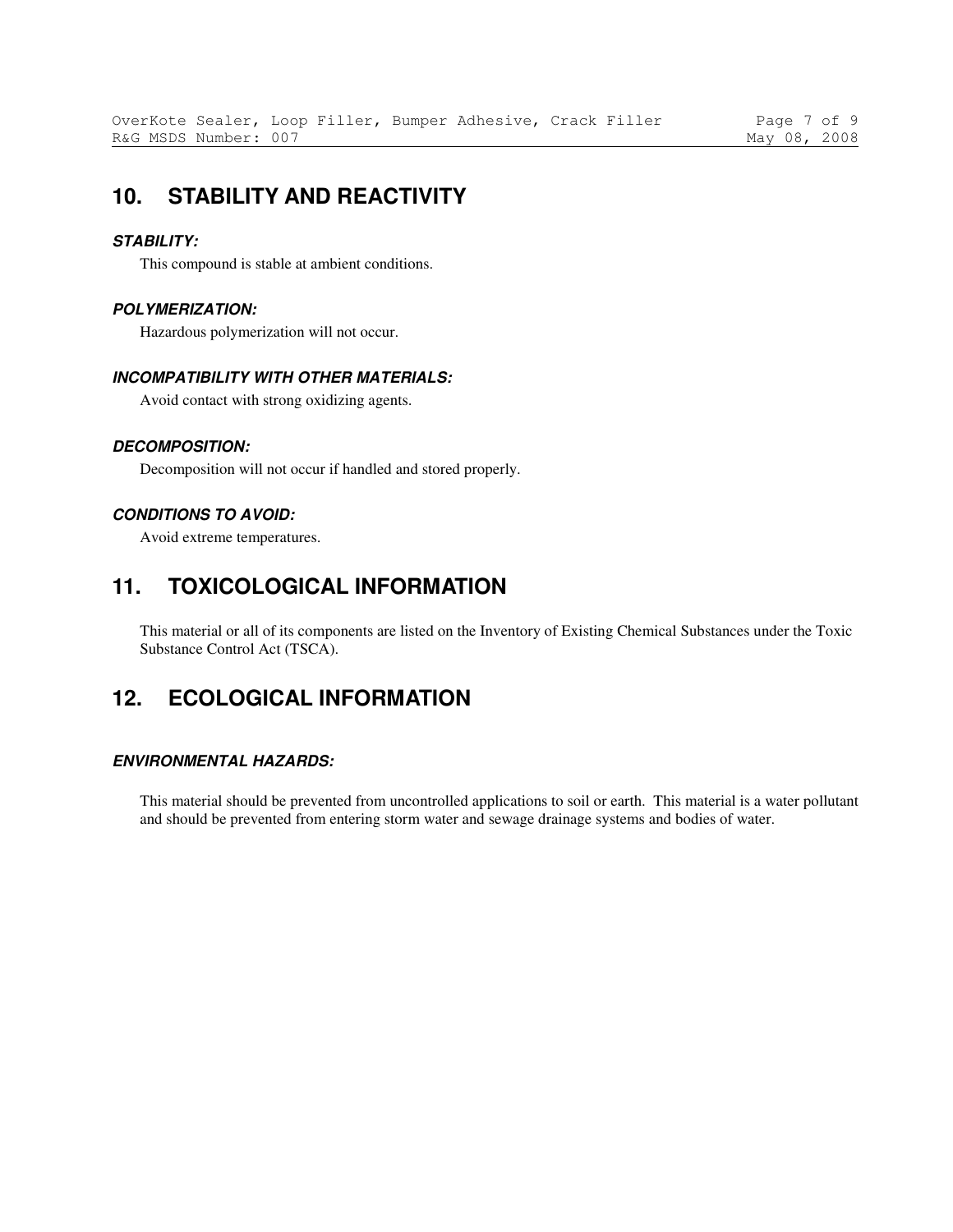### **13. DISPOSAL CONSIDERATIONS**

#### **WASTE DISPOSAL:**

Treat or dispose of waste material in accordance with all local, state/provincial, and national requirements. Avoid disposal into waste water treatment facilities.

#### **CONTAMINATED MATERIALS:**

Treat as product waste.

#### **CONTAINER DISPOSAL:**

Uncleaned empty containers should be disposed of in the same manner as the contents.

### **14. TRANSPORTATION INFORMATION**

PRODUCT LABEL ……....,: OverKote Pavement Sealer, Loop Filler, Bumper Adhesive, Crack Filler D.O.T. SHIPPING NAME ...: Non Regulated, Water Based Asphalt Emulsion D.O.T. HAZARD CLASS ....: Non-Hazardous

### **15. REGULATORY INFORMATION**

**EEC Symbols and Indications of Danger:**  Irritant (Xi)

**WHMIS Hazard Symbols:**  None

#### **Canadian Disclosure List**

QUARTZ (SIO2) (14808-60-7) CARBON BLACK (1333-86-4)

**CERCLA Hazardous Substances**  HYDROGEN SULFIDE (7783-06-4) -- RQ 100 lb SODIUM HYDROXIDE (1310-73-2) -- RQ 1000 lb

**RCRA Hazardous Substances**  HYDROGEN SULFIDE (7783-06-4) -- RCRA Code: U135

**Title V**  HYDROGEN SULFIDE (7783-06-4)

**SC Toxic Air Pollutants List**  HYDROGEN SULFIDE (7783-06-4) SODIUM HYDROXIDE (1310-73-2)